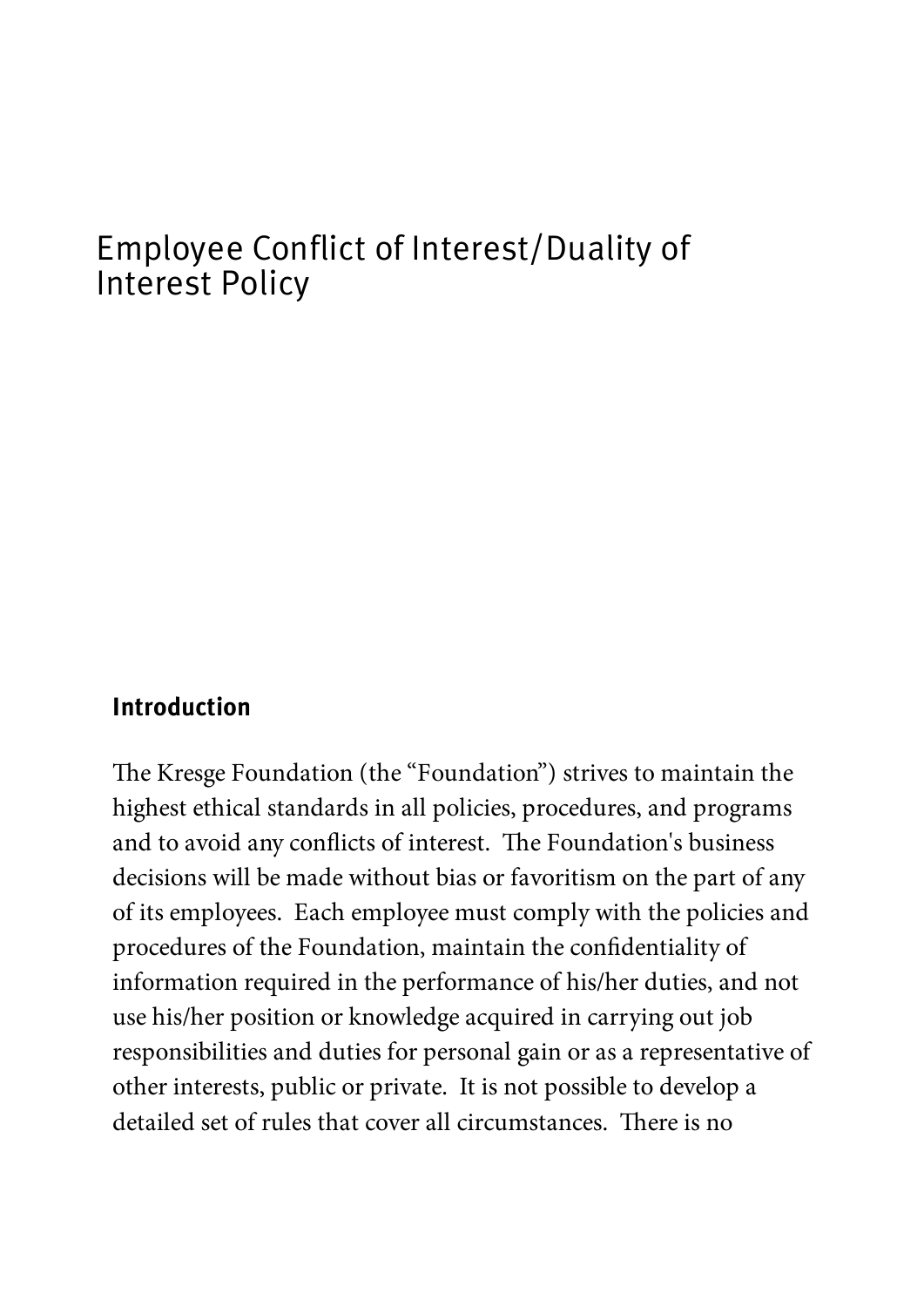substitute for good judgment. The following considerations will, however, serve as a guide to the types of activity by an employee that might constitute a conflict of interest under this policy.

## (Revised Dec. 11, 2019)

## Purpose

All employees are expected to conduct their activities in such a way to avoid any appearance of, or actual, loss or embarrassment to the Foundation that might arise from improper influence on the Foundation's business decisions or from disclosure or private use of information regarding the Foundation's business affairs or plans. The purpose of this policy is to protect the interests of the Foundation, and provide guidelines for handling perceived, potential, or actual conflicts of interest.

## Covered Persons

This policy applies to all employees of the Foundation. *Please note:* Foundation Trustees, Foundation Officers, and Foundation Board Committee Members are covered by a separate conflict of interest policy.

For the purposes of this policy, "Family" or "Family Member" is defined as any member of the employee's family (spouse, parent, sibling, child, stepchild, grandparent, grandchild, great-grandchild, in-law, or domestic partner).

## Covered Transactions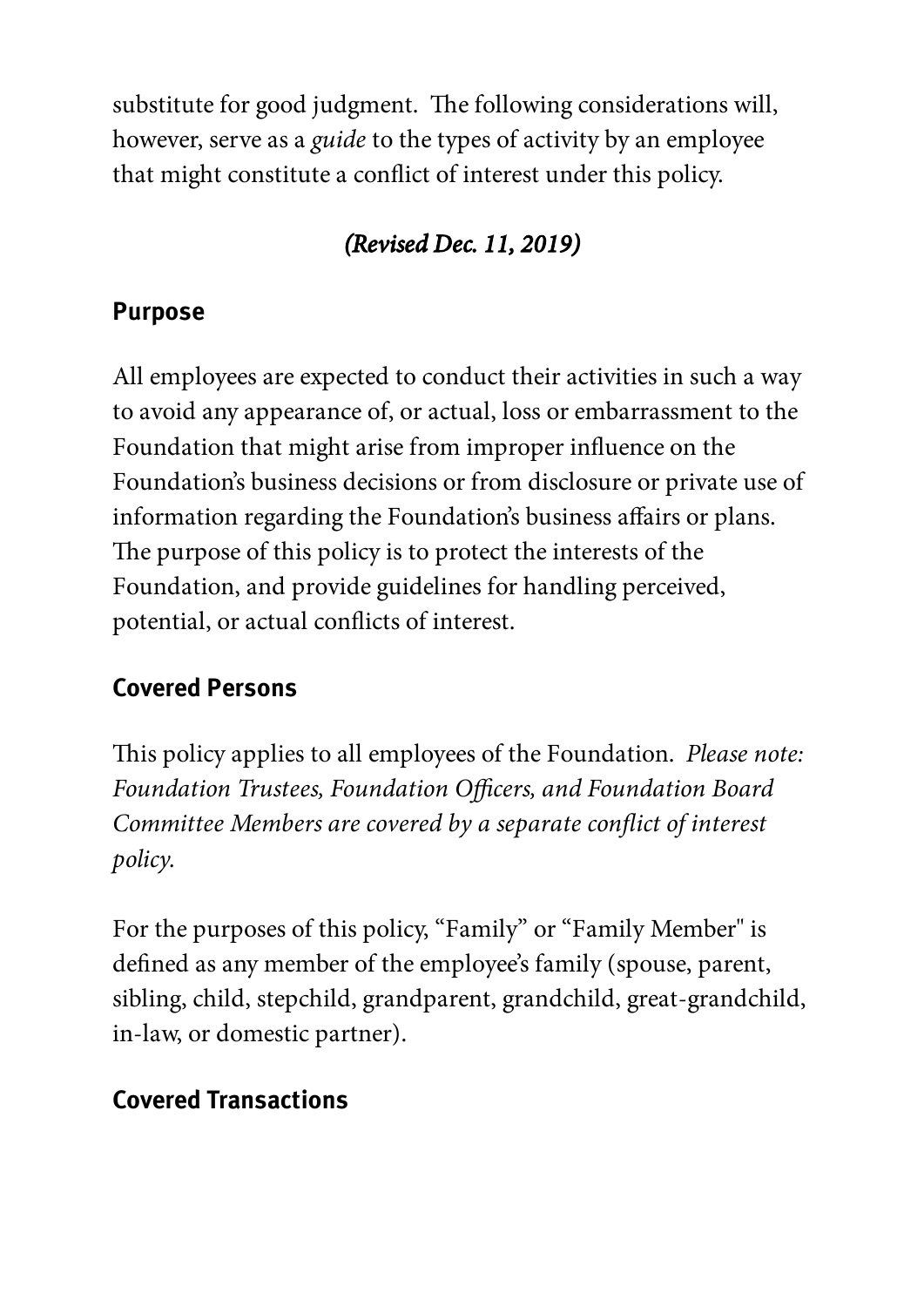This policy covers any transactions that constitute a Conflict of Interest or a Duality of Interest, both of which are described below. Prior to taking any action that may constitute a possible conflict of interest or duality of interest, please discuss it with the Director of Human Resources, the Lead Attorney or the Chief Financial Officer; they are authorized to provide reliable interpretations of this policy.

## Actions That Are Considered a Conflict of Interest

In general terms, a conflict of interest may occur if an outside interest or activity: (a) influences, appears to influence, or has the potential to influence the ability of an employee to exercise objectivity; or (b) impairs the ability of an employee to perform his or her responsibilities in the best interests of the Foundation.

An employee is considered to have a potential conflict of interest when:

• An employee or his/her family member has a financial interest (examples may include employment by, a consultant to, a representative or agent for, a partner of, holding any office in, or deriving any income from, any entity doing or seeking to do business with the foundation) conflicting with the interests of the foundation in any manner;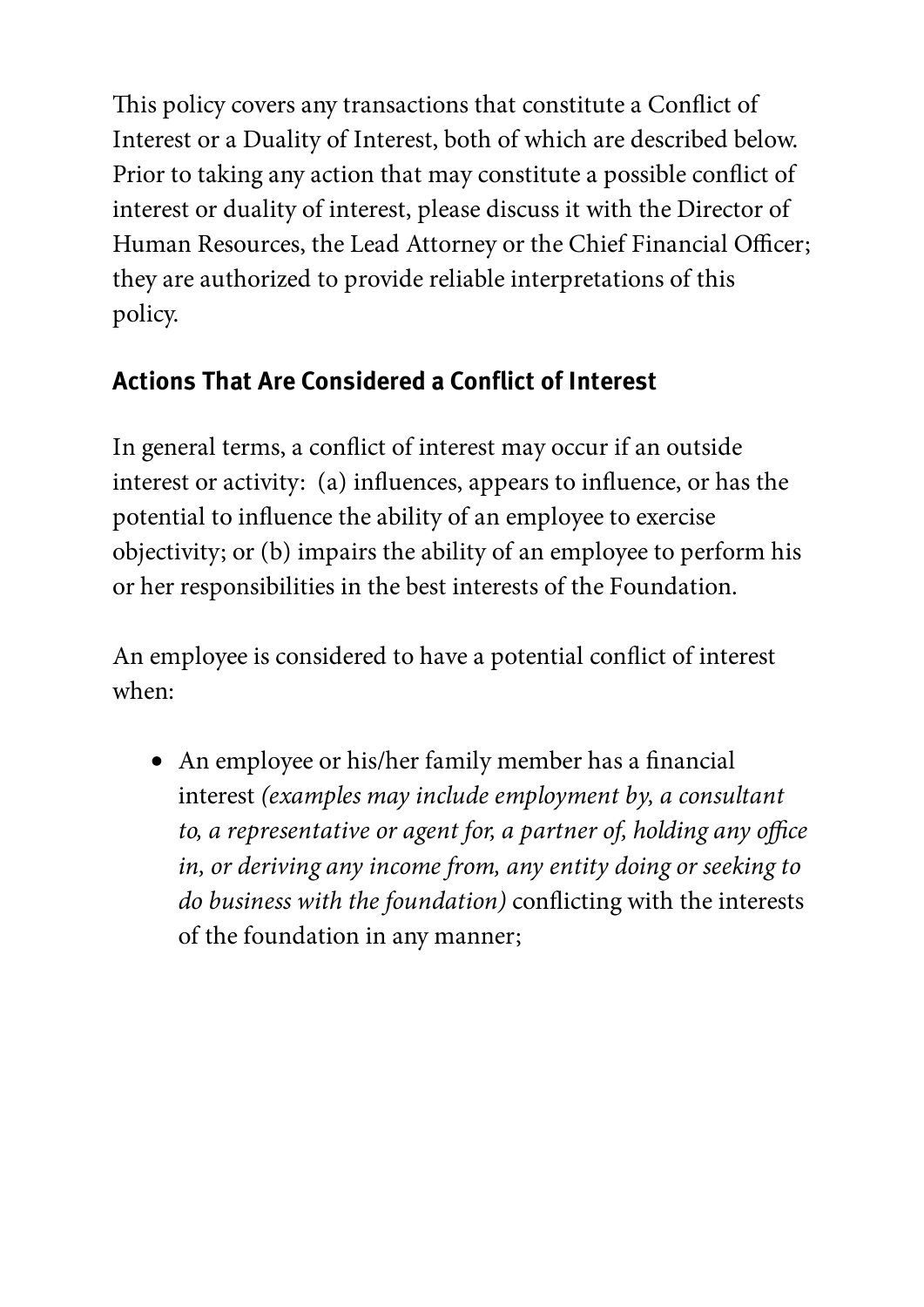- An employee participates in managerial or consultation services to any outside interest that does business with the Foundation, except with the Foundation's prior knowledge and consent;
- An employee receives compensation, gifts, favors, entertainment, or other similar benefits from any outside interest, which does, or seeks to do, business with the Foundation, of more than a nominal value (\$100 per incident, \$200 accumulated annually by the same vendor, grantee, or consultant).
- An employee discloses or uses confidential, special, or inside information of or about the Foundation or its clients, particularly for personal profit or advantage;
- An employee or his/her family member has an opportunity to influence the Foundation's grantmaking, business, administrative, or other material decisions in a manner that leads to personal gain or advantage;
- An employee participates in deliberations or actions resulting in the purchase of goods or services from any organization in which an employee or his/her family member has a financial interest.

### Duality of Interest

In general terms, a duality of interest may occur when an employee or his/her family member has a material interest — whether nancial or otherwise — outside the Foundation that could influence the employee, or could be perceived as influencing the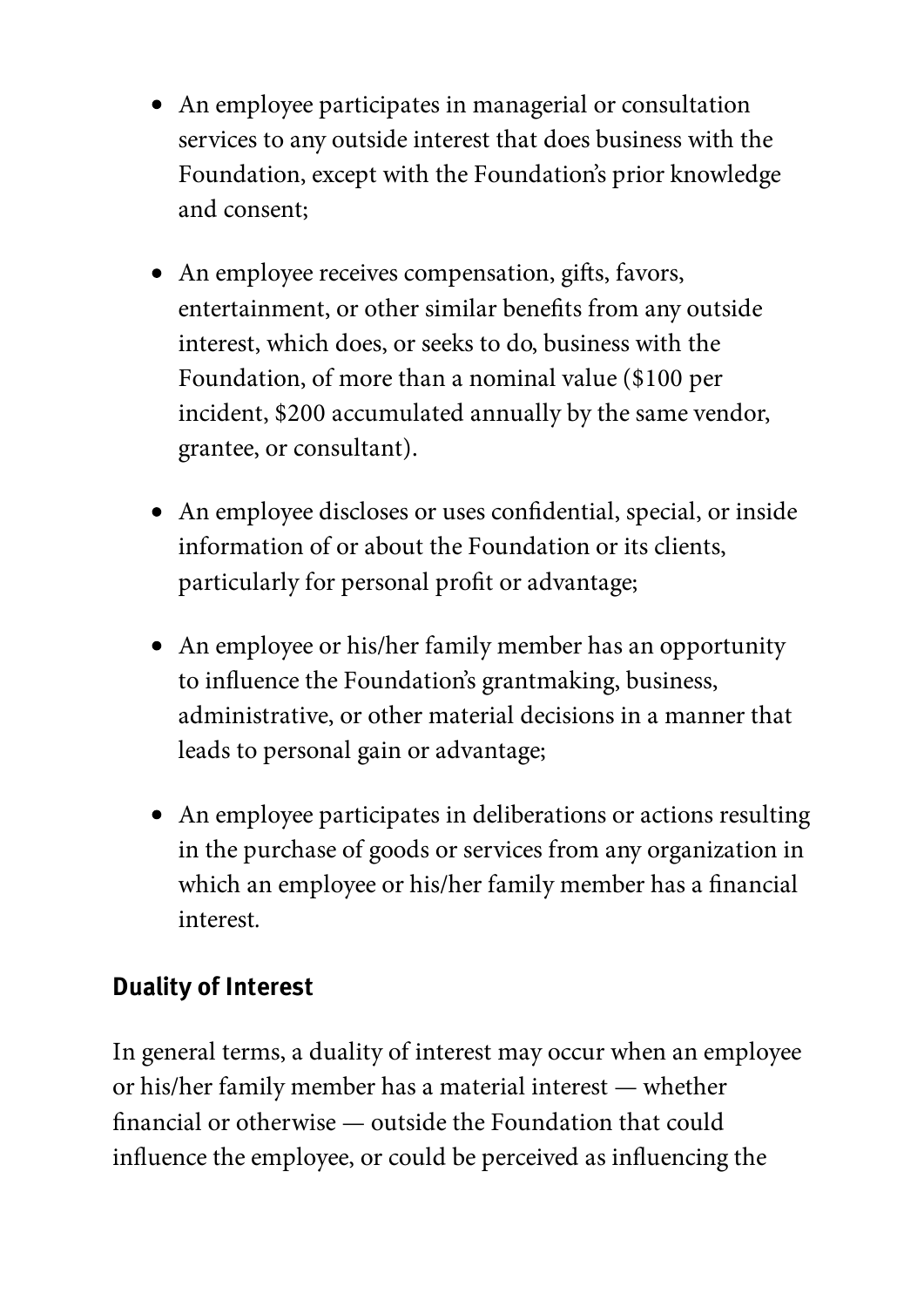employee, to act contrary to, or to compromise objectivity to, the interests of the Foundation or for the employee's own personal benefit or that of a family member or a business associate.

As with conflict of interest situations, it is not possible to develop a detailed set of rules that cover all circumstances of duality of interest. An example of duality of interest would be when an employee or his/her family member is affiliated with an organization requesting a grant from the Foundation — such affiliation exists if the employee or his/her family member (a) is a director, trustee, officer, or employee of the organization; (b) has an unofficial role such as significant donor, or advisor to the organization; (c) has an employment relationship, or a consultative or advisory arrangement with the organization; or (d) receives a grant or stipend from the organization. See also the further discussion of Board Service and Grant Review below.

## Board Service

Employees are permitted to serve, with or without compensation, on for-profit boards and not-for-profit boards.

Employees must seek advance approval from the Human Resources Department and the President/CEO of the Foundation prior to accepting any appointment of board service or prior to participating in community, charitable, and business activities that may or are likely to lead to a conflict of interest or a duality of interest.

Each employee serving on a board is expected to be alert to possible conflicts and dualities of interest and bring them to the attention of his or her supervisor and the director of Human Resources. If, in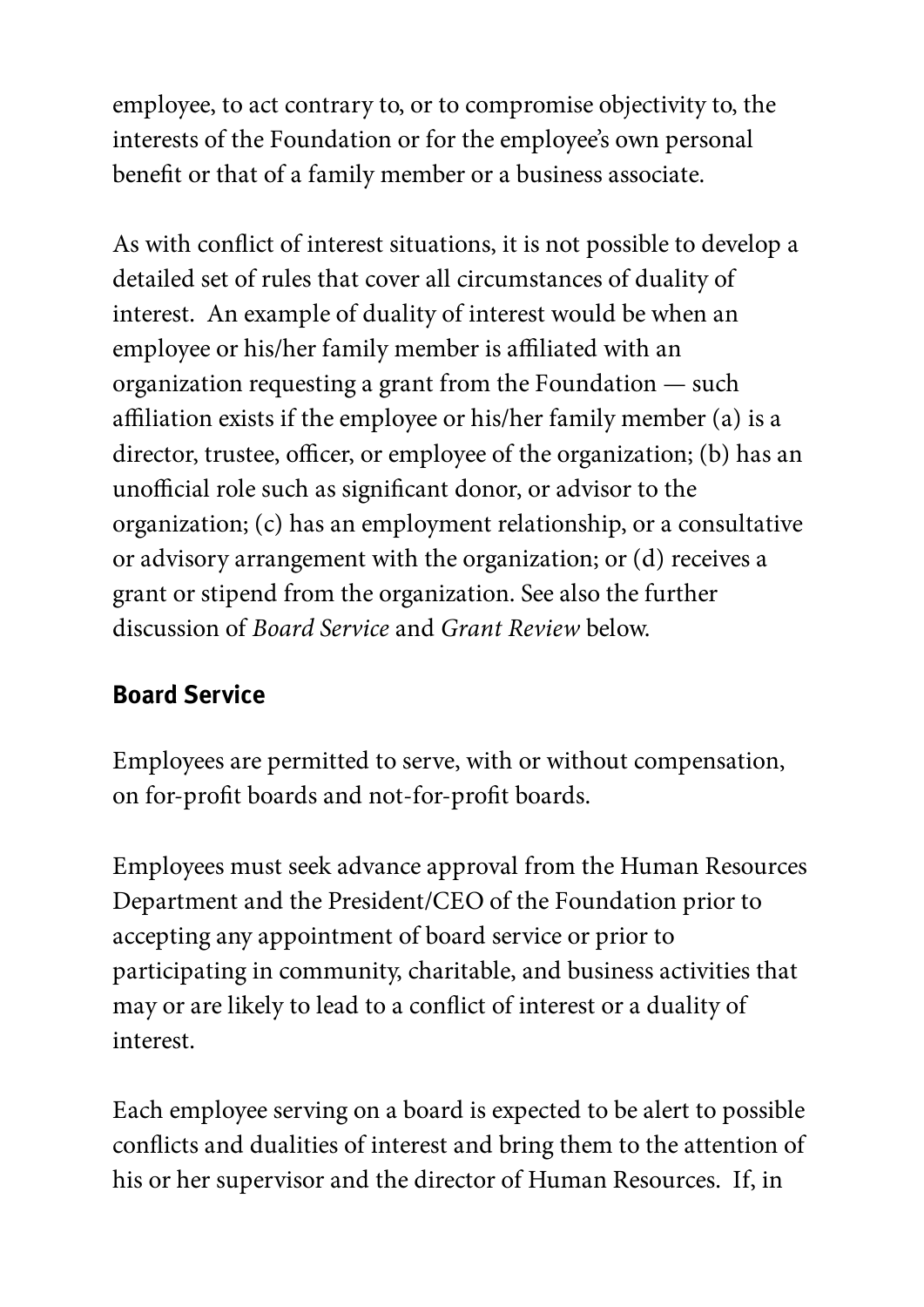the sole discretion of the President/CEO of the Foundation, the conflict would compromise the Foundation's interests, the employee will be asked to resign from the board.

Employees should refer to the Addendum attached to this policy for additional guidance regarding board service and grant review and approval.

## Grant Review

If a Foundation employee or his/her family member serves on a board of an organization that has or is seeking a grant from the Foundation, or if an employee or his/her family member serves as a representative of an organization that has or is seeking a grant from the Foundation, then during the Foundation's process of reviewing or managing a prospective or actual grant, the Foundation employee may only provide information to inform a discussion about the merits of that application or active grant.

During the employee's outside board activities, the Foundation employee must not be present during deliberations and must also refrain from voting on or exercising decision-making authority over transactions with a Foundation grant application.

If an employee's family member manages a prospective or actual Foundation grant on behalf of a grantee organization, then the Foundation employee related to that family member may not manage the grant on behalf of the Foundation.

### **Disclosure**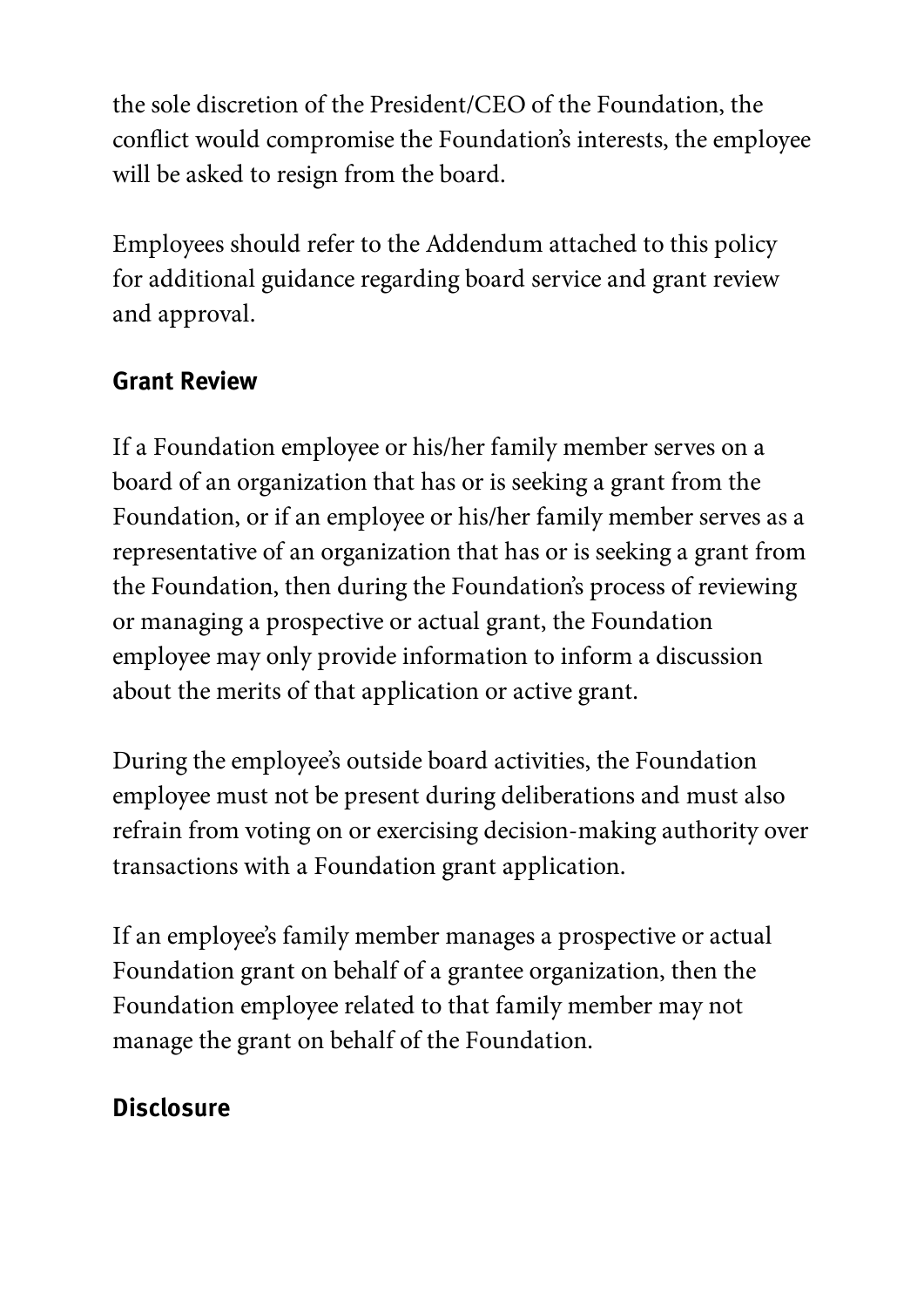In connection with any perceived, actual, or potential conflict of interest or duality of interest, an employee must disclose the existence of his or her financial interest or affiliation and all material facts to the Foundation by updating the Foundation's disclosure form on an annual basis and as soon as a new affiliation begins and shall provide additional information as requested. All information so disclosed will be treated on a confidential basis, except to the extent necessary for the protection of the interests of the Foundation. Former affiliations should be disclosed for three years after the term of service.

### Violations of the Policy

Violation of this policy, or incorrect or incomplete responses to the disclosure requirement, will be treated as a serious misconduct. Please notify the Human Resources Department should you have a question or wish to report a perceived or actual conflict of interest or duality of interest. The Foundation will consider the following guidelines: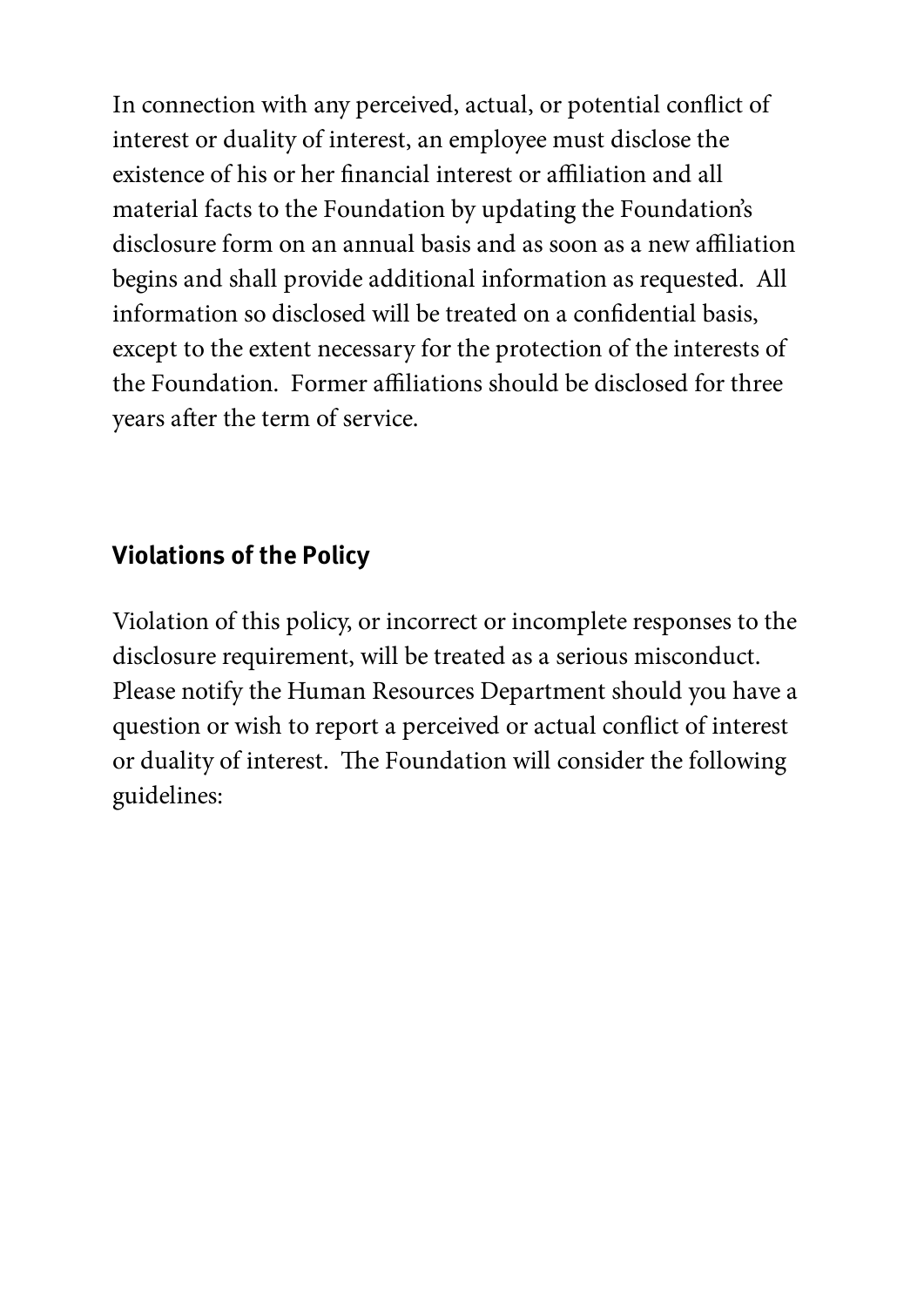- The Human Resources Department shall investigate the facts and seek legal advice as necessary to fully investigate perceived, potential, or actual conflicts of interest or duality of interest and present recommendations to the President/CEO.
- If a supervisor has reasonable cause to believe that an employee has failed to disclose actual or potential conflicts of interest or duality of interest, the supervisor shall work with a committee of Foundation managers, appointed by the President/CEO, to conduct an investigation.
- $\bullet$  If, after completing the investigation, the committee determines that the employee has in fact failed to disclose, it shall present recommendations to the President/CEO. The President/CEO may take appropriate action, up to and including termination of employment and other remedies provided by law.

Misinterpretation of this policy will not excuse a violation. An employee who discovers or suspects fraudulent activity should follow the procedures outlined in The Kresge Foundation's Whistleblower Policy.

#### ADDENDUM TO EMPLOYEE CONFLICT OF INTEREST/DUALITY OF INTEREST POLICY

**Delegated Authority**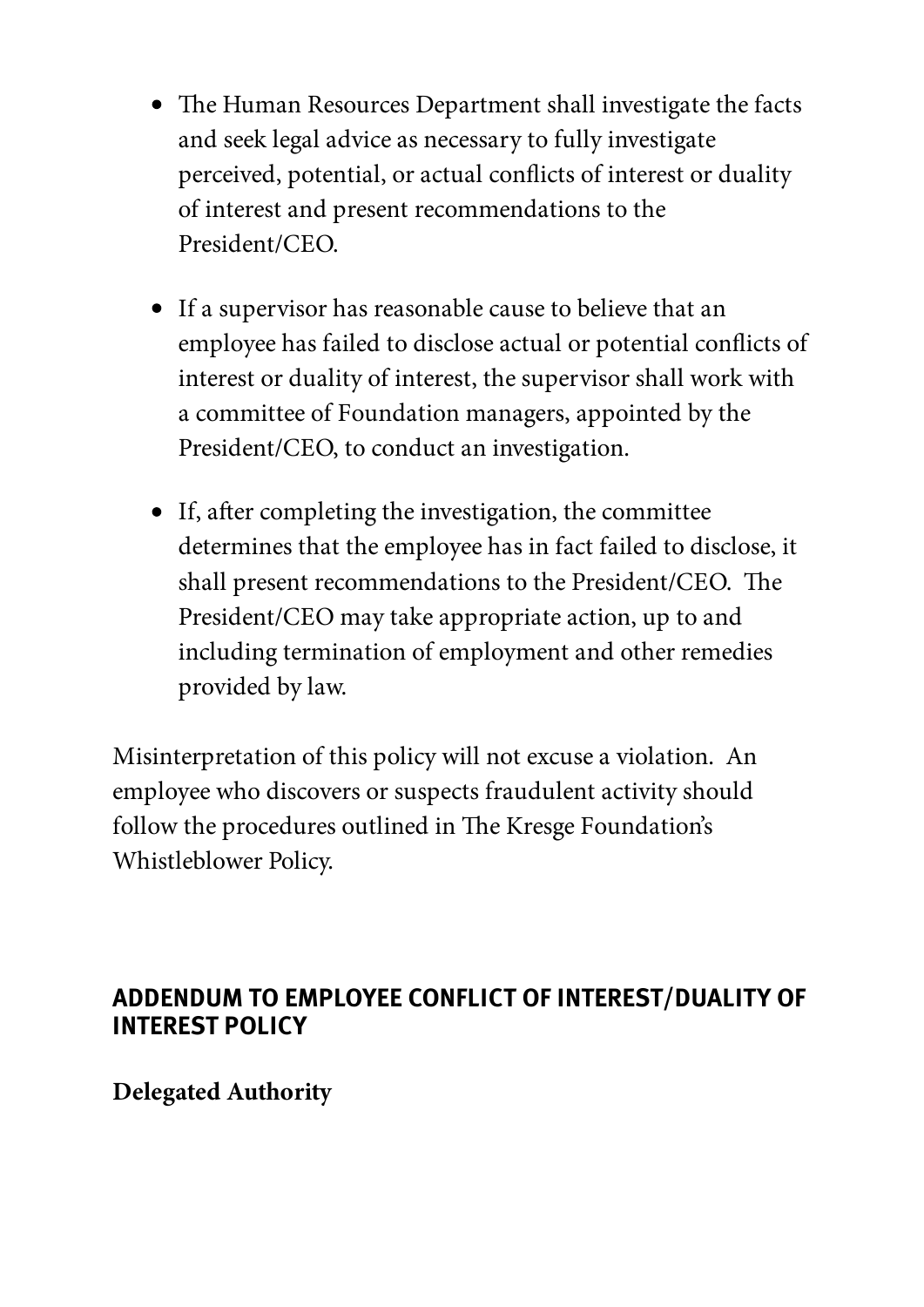The purpose of this Addendum to the Foundation's Employee Conflict of Interest/Duality of Interest Policy is to provide additional guidelines to employees regarding board service and where applicable, grant review and approval under the delegated authority guidelines.

Employees are required to comply with the Employee Conflict of Interest/Duality of Interest Policy in addition to this Addendum.

#### **Allowable Board Service**

Employees are permitted to serve, with or without compensation, on the following types of boards:

## Funders' Collaboratives

Funder's collaboratives are organizations that pool funds and expertise for joint programmatic initiatives. A funder's collaborative may be an independent  $501(c)(3)$  organization under the Internal Revenue Service Code or administered through a fiscal agent classified under Section  $501(c)(3)$  of the IRS Code. Employees may serve in a governing or advisory capacity or on a committee or working team. Examples of such collaboratives include:

### 1. Living Cities

- 2. Convergence Partnership
- Philanthropic Networks and Affinity Groups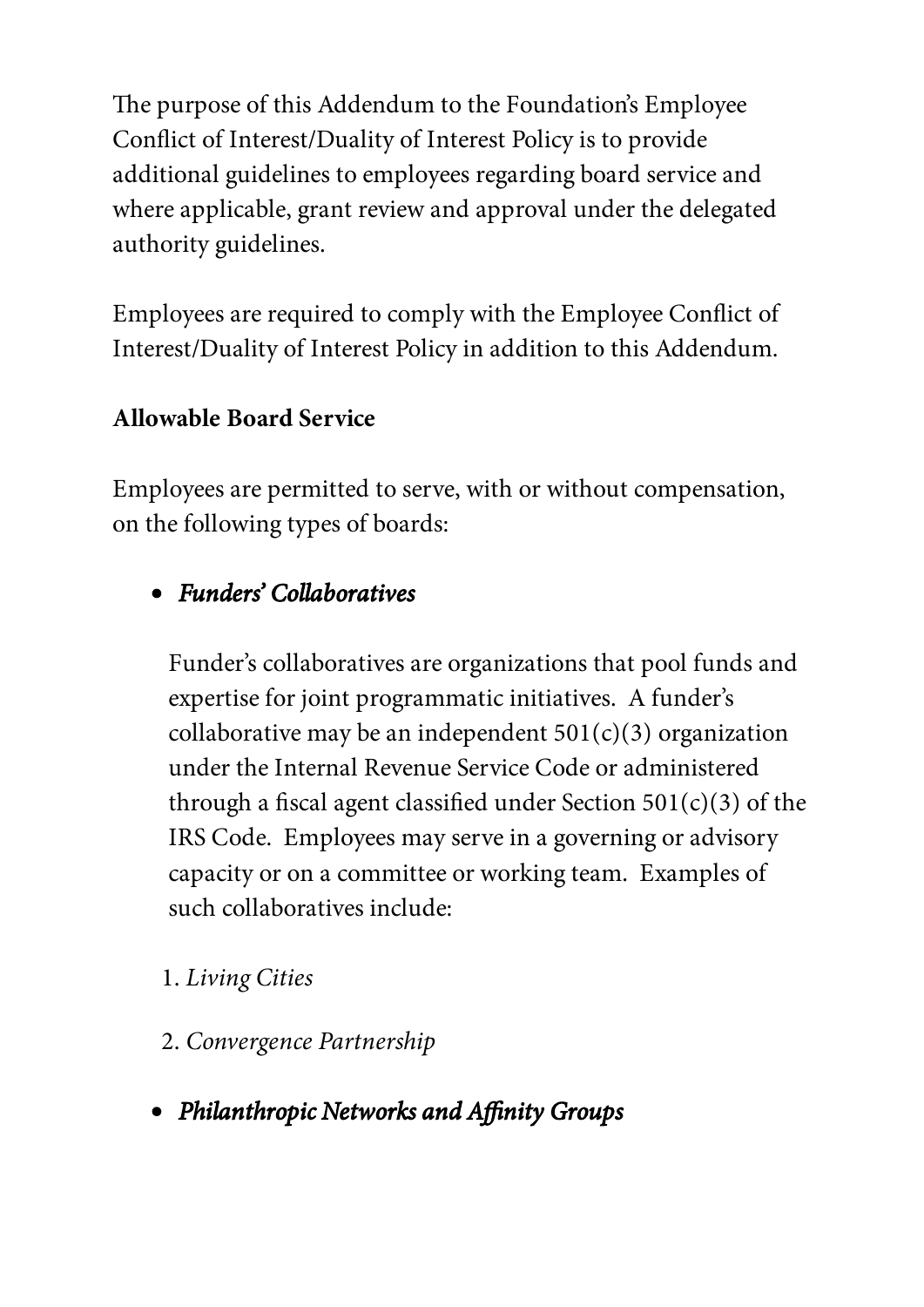Philanthropic networks and affinity groups are organizations whose members are grantmakers and/or nonprofits, and who are either issue- or interest-based or serve a broad philanthropic infrastructure. They may be independent  $501(c)(3)$  organizations or administered through a fiscal agent under Section  $501(c)(3)$ . Employees may serve in a governing or advisory capacity or on a committee or working team. Examples of such networks and groups include:

- 1. Funders Network for Smart Growth
- 2. Council on Foundations
- All Other Nonprofit Organizations

Kresge prospective or current grantee: Employees may serve on a non-governance committee or working group of a current or prospective Foundation grantee, excluding any fundraising solicitation role.

Examples include:

- 1. LISC Program Committee (non-governance)
- 2. Riverfront Conservancy Program Committee (nongovernance)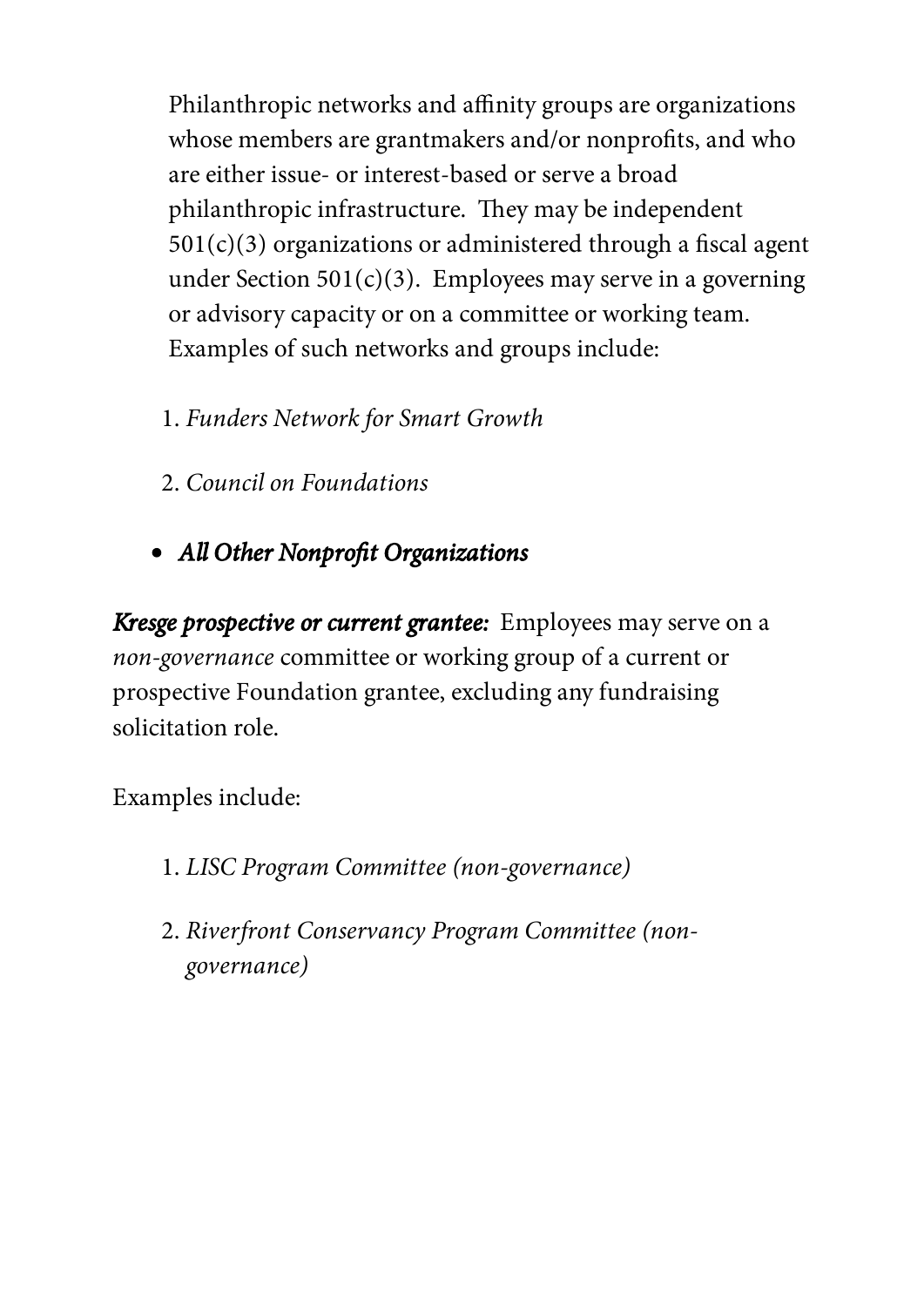Non-Kresge Grantee or Non-prospective Kresge Grantee: Employees may serve on boards of non-Kresge grantees or non-prospective Kresge grantee boards in a governing or advisory capacity or serve on a committee or a working team. If the organization applies for a grant with the foundation, the foundation program staff member must immediately relinquish his or her governing role.

Examples include:

1. The Friends School in Detroit

2. First United Methodist Church of Birmingham

### **Grant Review and Approval for Board Service in Transition or Approved Board Service**

If a Foundation employee serves on a governing board of an organization that has or is seeking a grant from the Foundation, or if an employee or his or her family member serves as a representative of an organization that has or is seeking a grant from the Foundation, then the Foundation employee may not include this grant in his or her grant portfolio or provide information to inform a discussion about the merits of that application or active grant during the Foundation's process of reviewing or managing a prospective or actual grant.

Employees must seek advance approval from the Human Resources Department and the President/Chief Executive Officer of the Foundation before accepting any appointment of board service or participating in community, charitable and business activities that may or are likely to lead to a conflict of interest or a duality of